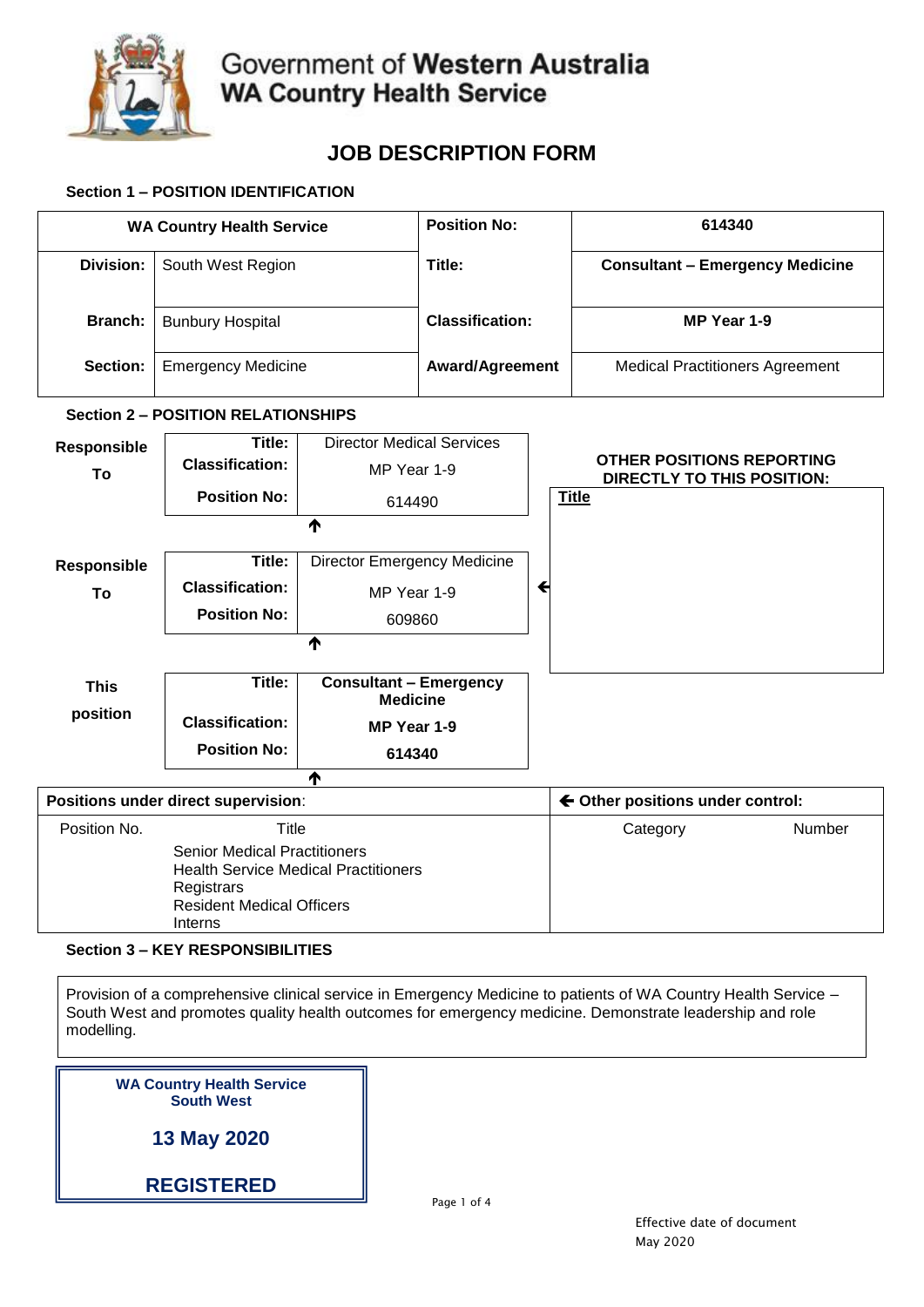

The WA Country Health Service (WACHS) is the largest country health system in Australia and one of the biggest in the world, providing health services to over half a million people, including over 50,000 Aboriginal people, over a vast two and a half million square kilometres area.

WA Country Health Service hospitals handle almost as many births as the State's major maternity hospital – and 40% of the State's emergency presentations. The range of health services provided include acute inpatient and emergency care, population and public health, mental health, Aboriginal health, aged care and includes increasing number of services provided by telehealth video-conferencing.

Our dedicated and committed staff work hard to fulfil our vision of Healthier country communities through partnerships and innovation*,* to deliver health services that support the health and well-being of individuals and communities in rural and remote Western Australia.

## **OUR MISSION**

To deliver and advance high quality care for country WA communities

## **OUR VISION**

To be a global leader in rural and remote healthcare

## **OUR STRATEGIC PRIORITIES**

*Caring for our patients -* Providing safe, patient-centred care, ensuring the needs of our patients are at the core of everything we do

*Addressing disadvantage and inequity -* Delivering focussed and accessible services for those who need it most *Building healthy, thriving communities* - Supporting country people to be as healthy as they can be and continuing to play our part in the economic and social viability of country communities

*Delivering value and sustainability -* Ensuring that the services we provide are sustainable and we are transparent about our performance

*Enabling our staff* - Supporting our staff to deliver great care, empowering them to learn, grow, innovate and lead *Leading innovation and technology* - Embracing innovation and technology to create a safer, more connected and equitable health system

*Collaborating with our partners* - Partnering to deliver more integrated services that improve patient outcomes and experience, giving consumers more choice and control

### **OUR VALUES**

*Community* – We live and work in country communities. We are invested in the health, wellness and viability of country communities and the vibrancy, diversity and future of country WA.

*Compassion* – We are inclusive, respectful, and considerate. We care deeply about the people in our care and country communities.

*Quality* – We provide safe, high-quality care, constantly striving to innovate, improve and achieve trust in our care. *Integrity* – We bring honesty, collaboration and professionalism to everything that we do.

*Equity* – We are passionate about fairness in healthcare for all Western Australians, especially the most vulnerable and disadvantaged people and communities.

*Curiosity* – We continually enquire and seek to understand, using the best evidence, insight and research to improve care.

**WA Country Health Service South West**

**13 May 2020**

**REGISTERED**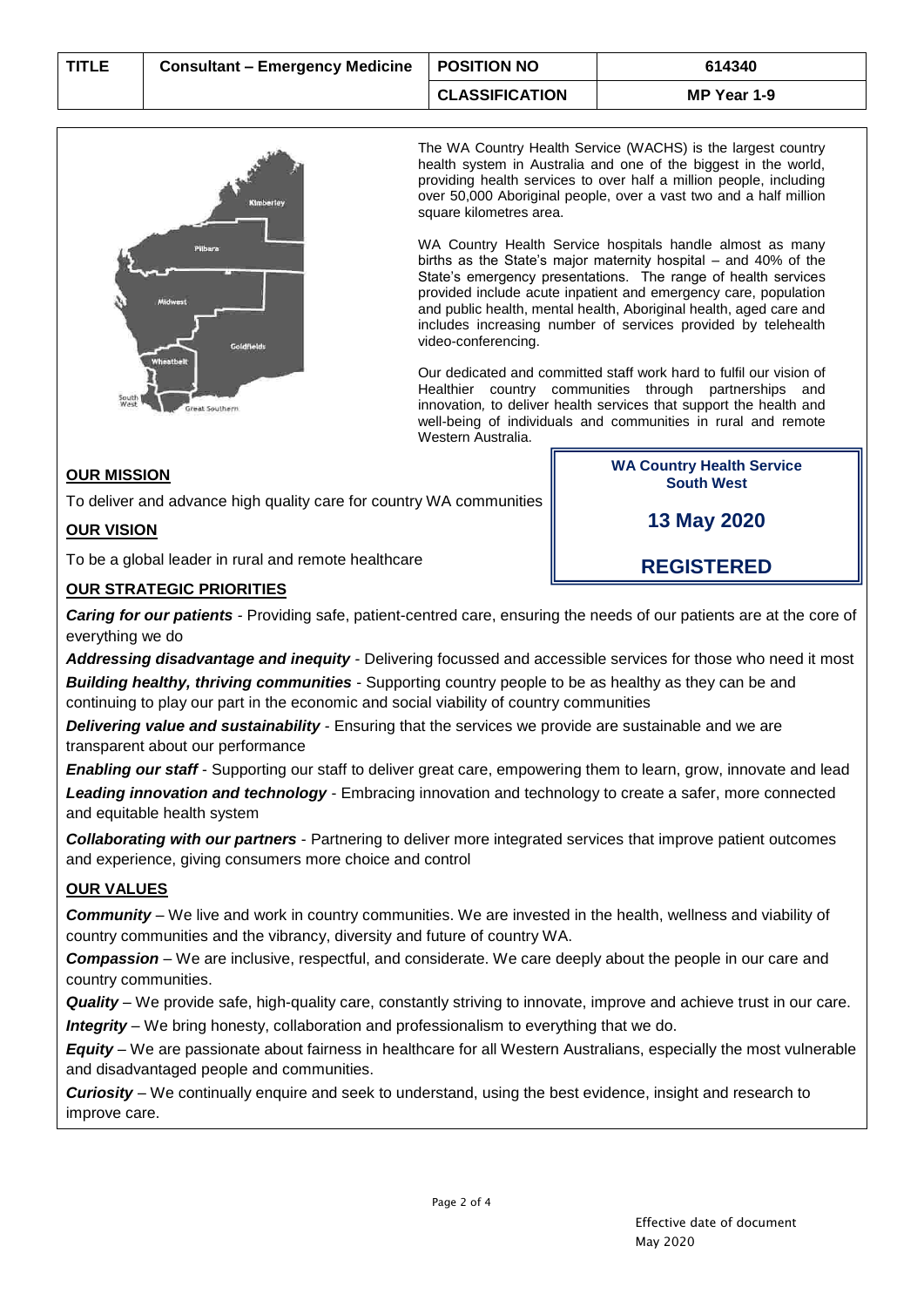# **Section 4 – STATEMENT OF DUTIES**

| Duty No.   | <b>Details</b>                                                                                                                                                                                                                                                                                                                                                                                                                                                                                                                                           | Freq. | % |
|------------|----------------------------------------------------------------------------------------------------------------------------------------------------------------------------------------------------------------------------------------------------------------------------------------------------------------------------------------------------------------------------------------------------------------------------------------------------------------------------------------------------------------------------------------------------------|-------|---|
| 1.0        | <b>CLINICAL</b>                                                                                                                                                                                                                                                                                                                                                                                                                                                                                                                                          |       |   |
| 1.1        | Provides clinical management of emergency medicine patients. Supervision, co-ordination<br>and management of patients with life threatening conditions, including multiple trauma.<br>Service provision will need to be flexible and will vary dependent upon needs as determined<br>appropriate for a 24 hour emergency service. Service provision may vary from time to time<br>depending on organisational needs and objectives and includes telephone consultation and<br>advice to WA Country Health Service - South West staff in other hospitals. |       |   |
| 1.2<br>1.3 | Participates fully in the Emergency Medicine Consultant roster including on call as rostered.<br>Supports medical colleagues in the performance of their clinical duties.                                                                                                                                                                                                                                                                                                                                                                                |       |   |
| 1.4        | Supports nursing colleagues in the performance of their clinical duties.                                                                                                                                                                                                                                                                                                                                                                                                                                                                                 |       |   |
| 1.5        | Maintains quality patient medical records according to health service protocols.                                                                                                                                                                                                                                                                                                                                                                                                                                                                         |       |   |
| 1.6        | Liaises with members of the health care team and private sector to meet the needs of patients<br>under their care.                                                                                                                                                                                                                                                                                                                                                                                                                                       |       |   |
| 2.0        | <b>CLINICAL ADMINISTRATION</b>                                                                                                                                                                                                                                                                                                                                                                                                                                                                                                                           |       |   |
| 2.1        | Participates in Medical Advisory Committee and other committee meetings as requested.                                                                                                                                                                                                                                                                                                                                                                                                                                                                    |       |   |
| 2.2        | Attends to medico legal issues that arise concerning patients that have been under their care<br>and advises the Medical Administrator about complaints and clinical incidents as directed.                                                                                                                                                                                                                                                                                                                                                              |       |   |
| 2.3        | Participate in special projects such as disaster planning, clinical pathway design, etc as<br>directed.                                                                                                                                                                                                                                                                                                                                                                                                                                                  |       |   |
| 2.4<br>3.0 | Completes medical reports as directed.<br><b>EDUCATION</b>                                                                                                                                                                                                                                                                                                                                                                                                                                                                                               |       |   |
| 3.1        | Develops and maintains the skills necessary to provide safe medical practice, including record                                                                                                                                                                                                                                                                                                                                                                                                                                                           |       |   |
| 3.2        | of maintenance of professional standards and regular performance reviews.<br>Participates in continued medical education activities.                                                                                                                                                                                                                                                                                                                                                                                                                     |       |   |
| 3.3        | Participates and assists in the continuing medical education/in service training of medical<br>students, nursing and medical colleagues.                                                                                                                                                                                                                                                                                                                                                                                                                 |       |   |
| 3.4        | Acts as a role model and supervisor/mentor to medical students and medical colleagues during<br>their placement.                                                                                                                                                                                                                                                                                                                                                                                                                                         |       |   |
| 3.5<br>3.6 | Engages in continuing medical education and ensures retention, registration and Fellowship of<br>the Australasian College for Emergency Medicine or equivalent.<br>Participates in educational activities.                                                                                                                                                                                                                                                                                                                                               |       |   |
| 3.7        | Initiate, support and participate in research activities within the department.                                                                                                                                                                                                                                                                                                                                                                                                                                                                          |       |   |
| 4.0        | <b>LEADERSHIP</b>                                                                                                                                                                                                                                                                                                                                                                                                                                                                                                                                        |       |   |
| 4.1        | Participates in doctors' clinical meetings and quality improvement and audit activities. These<br>include the Department's Morbidity, Mortality and Peer Review activities, the hospital's<br>contribution to the Clinical Incident Management Policy (CIM) and other clinical governance<br>activities as directed.                                                                                                                                                                                                                                     |       |   |
| 4.2        | Develops, implements and monitors Quality Assurance measures.                                                                                                                                                                                                                                                                                                                                                                                                                                                                                            |       |   |
| 4.3<br>4.4 | Participates in peer review and case review meetings.<br>Participates in other quality assurance activities.                                                                                                                                                                                                                                                                                                                                                                                                                                             |       |   |
| 4.5        | Supervision of medical colleagues. Involvement in supervision of training positions may be<br>required.                                                                                                                                                                                                                                                                                                                                                                                                                                                  |       |   |
| 4.6        | Assessment of medical staff performance in relation clinical competence, adherence to<br>departmental protocols, timely and accurate documentation, communication with patients,<br>relatives, peers, other medical colleagues in other hospitals and in the community.                                                                                                                                                                                                                                                                                  |       |   |
| 5.0        | <b>OTHER</b>                                                                                                                                                                                                                                                                                                                                                                                                                                                                                                                                             |       |   |
| 5.1        | Other duties as directed.                                                                                                                                                                                                                                                                                                                                                                                                                                                                                                                                |       |   |
|            | The occupant of this position will be expected to comply with and demonstrate a positive<br>commitment to the WACHS values and the highest achievement in demonstrating positive<br>commitment to Equal Employment Opportunity, Occupational Safety & Health, Public Sector<br>Standards, Code of Conduct, Code of Ethics, Quality Improvement, Performance<br>Management, Customer Focus, Disability Services Act and Confidentiality throughout the<br>course of their duties.                                                                         |       |   |
|            | <b>WA Country Health Service</b><br><b>South West</b>                                                                                                                                                                                                                                                                                                                                                                                                                                                                                                    |       |   |

**13 May 2020**

**REGISTERED**